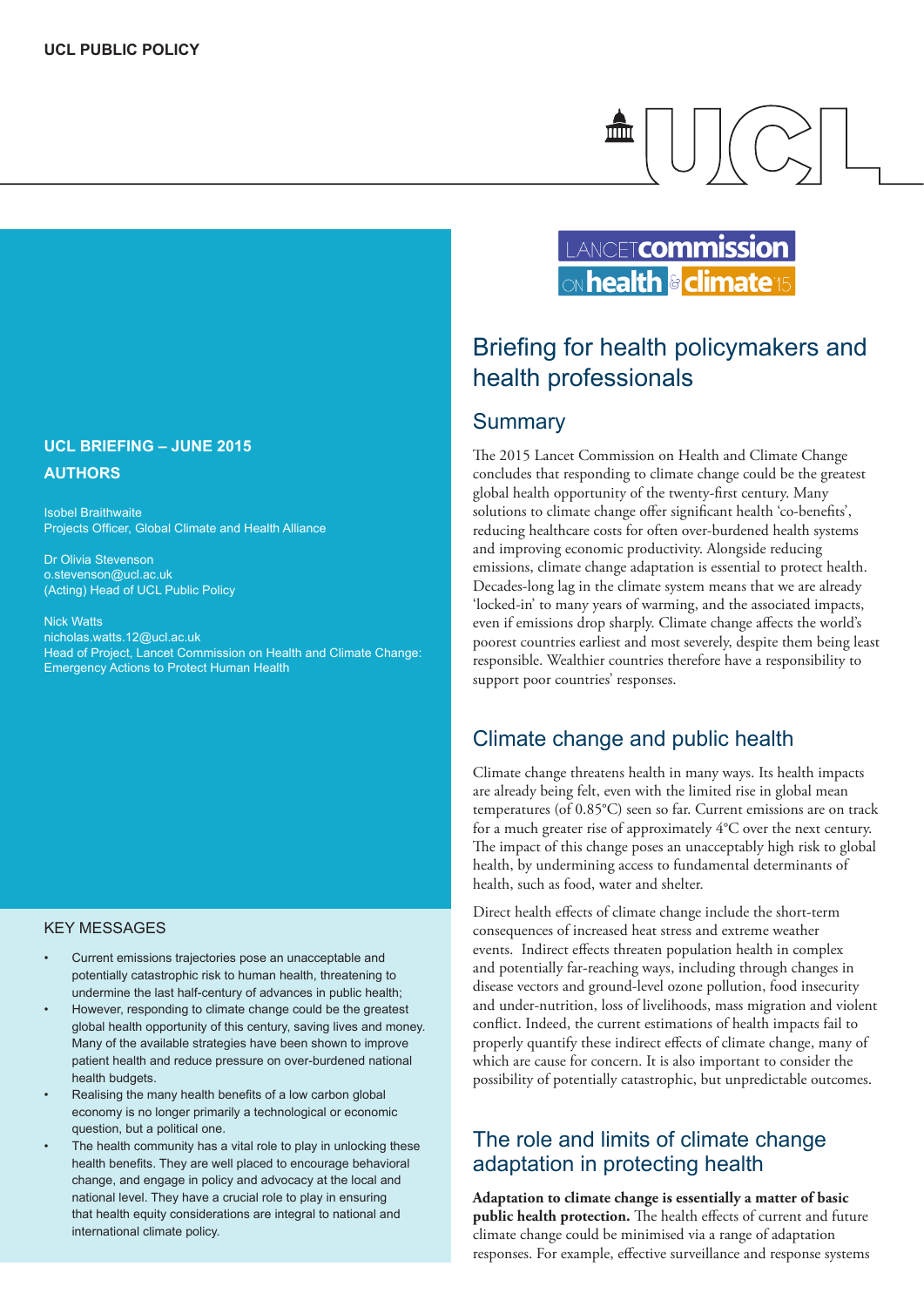are essential in managing the health effects of both tropical storms and heatwaves. These conditions require improved human health monitoring systems and contingency planning, necessitating a collaborative approach across multiple government agencies. Climate change also strengthens the case for reinforcing response systems for infectious disease surveillance, including disaster risk reduction policies, contingency plans and identification tools for potentially vulnerable populations.

#### TEETH IN THE TAILS

Tail risks are those whose probability of occurring is low but should be considered because their impacts would be great. Interactions between tail risks greatly affect the risk of several happening at once with dire consequences. For example, in the UK in 2007, flooding threatened electricity substations in Gloucestershire. The authorities requested the delivery of equipment to keep one substation from flooding as loss of the substation would have left the whole county, and part of Wales and Herefordshire without power, and many people without drinking water. Equipment had to be delivered by road. Parts of the road system in the region flooded, almost preventing the delivery of equipment. Under normal conditions, disturbances to the three subsystems—roads, electricity, and the public water supply—are uncorrelated and simultaneous failure of all three very unlikely. With extreme flooding they became correlated under the influence of a fourth variable, resulting in a higher than expected probability of all three failing together – thus creating a perfect storm, which threatened to undermine critical infrastructure. Low-probability, high-impact risks, and interactions between systems, must not be overlooked as they pose some of the greatest risks to human health.

In assessing the health risks and adaptation responses available, a number of recommendations for health professionals and national health policymakers emerge:

- **1. Health professionals have a vital role to play in adapting to the health impacts of climate change.** Strategies will be highly localised, but include ensuring the provision of clean water and sanitation, vaccinations, vector control, food hygiene and inspection, nutritional supplementation and disease surveillance. Local health risks must be assessed in order to ensure disaster preparedness and primary care capabilities are in place.
- **2. Health equity considerations must be at the fore of any adaptation response to climate change.** The impacts of climate change disproportionately affect the most vulnerable in society, with women, children, the elderly and the poor often experiencing the worst effects. This threatens to further exacerbate poverty and undermine recent gains in health equity worldwide. Adaptation planning decisions should thus incorporate health equity considerations, and health systems should be designed to act as anchors of community resilience.
- **3. There are important limits to short-term adaptation, demanding a more comprehensive, long-term strategy for managing climate change.** Whilst targeted adaptation is important to protect health from climate change in the short term, there are important limits beyond which social and ecological systems cannot adapt and human health is likely to suffer significant harm. **Therefore, near- and longer-term adaptation and mitigation measures are both essential to reduce the risks of climate change. Also important is the realisation that adaptation is place and context specific, with no single approach to reducing risks appropriate across all settings.**
- **4. Managing the global health threat posed by climate change requires an urgent scaling up of sustainable development**

**strategies to address key determinants of health**, such as water and air quality, food security, strong, accessible health systems and reductions in existing socio-economic inequities.

**5. Policy responses which combine both adaptation and mitigation components should be prioritised.** Ecosystembased adaptation in rural contexts, such as restoring mangrove swamps to protect coastal settlements from erosion and boosting food security, often has multiple benefits and is considered more cost-efficient than many hard-engineered solutions. Protecting and creating urban green space is another form of ecosystem-based climate adaptation with considerable short- and long-term co-benefits for health.

#### THE HEALTH CO-BENEFITS OF INCREASING

URBAN GREEN INFRASTRUCTURE IN THE UK

Ecosystem-based adaptations in urban settings can benefit the health of urban populations through local climate regulation, e.g. reducing the urban heat island effect, improving air quality, and improving storm-water drainage, whilst also reducing greenhouse emissions and helping to mitigate climate change. In London, vegetation in street canyons can reduce street-level pollutant concentrations by up to 40% for NO2 and 60% for particulate matter, with a corresponding reduction in premature deaths and hospital admissions. Evidence shows that removing just 10% of green space from Manchester's urban areas would lead to a 4°C higher temperature rise by 2080, whereas temperatures significantly below those currently projected could be achieved by creating 10% more. Green space also offers immediate health gains including measurable psychological benefits, lower levels of perceived stress and reduced plasma cortisol. It can also reduce health inequalities as populations with high levels of green space have the lowest health inequalities relative to inequalities in income.

## Tackling the underlying causes of climate change can benefit health and save money

Focusing only on climate change adaptation is akin to treating a patient's symptoms without addressing the serious underlying condition: mitigation is essential if we are to alter the long-term prognosis. Many climate policy responses are sensible public health interventions in their own right and can also reduce health inequalities. Climate change action – e.g. clean energy, policies to enable active travel (walking and cycling), and improved home insulation - offers substantial health co-benefits in the near term. **Greater involvement of the health community in climate change mitigation is needed to accelerate progress**.

Minimising the long-term severity of climate impacts requires action on its root causes; population growth, and increasing per capita consumption, and growing carbon intensity of development. **These must be addressed urgently if we are to avoid the worst health impacts of climate change**.

To help drive this transition, the Commission recommends:

**• A rapid phase out of coal, with many of the 2,200 coal-fired plants currently proposed for construction globally being replaced with cleaner alternatives**. Fossil fuel consumption such as coal-fired electricity generation, is at the heart of this, negatively influencing health directly through local air pollution and indirectly through climate change. This global transition towards clean energy will help to prevent the 7 million premature deaths that occur every year as a result of air pollution.